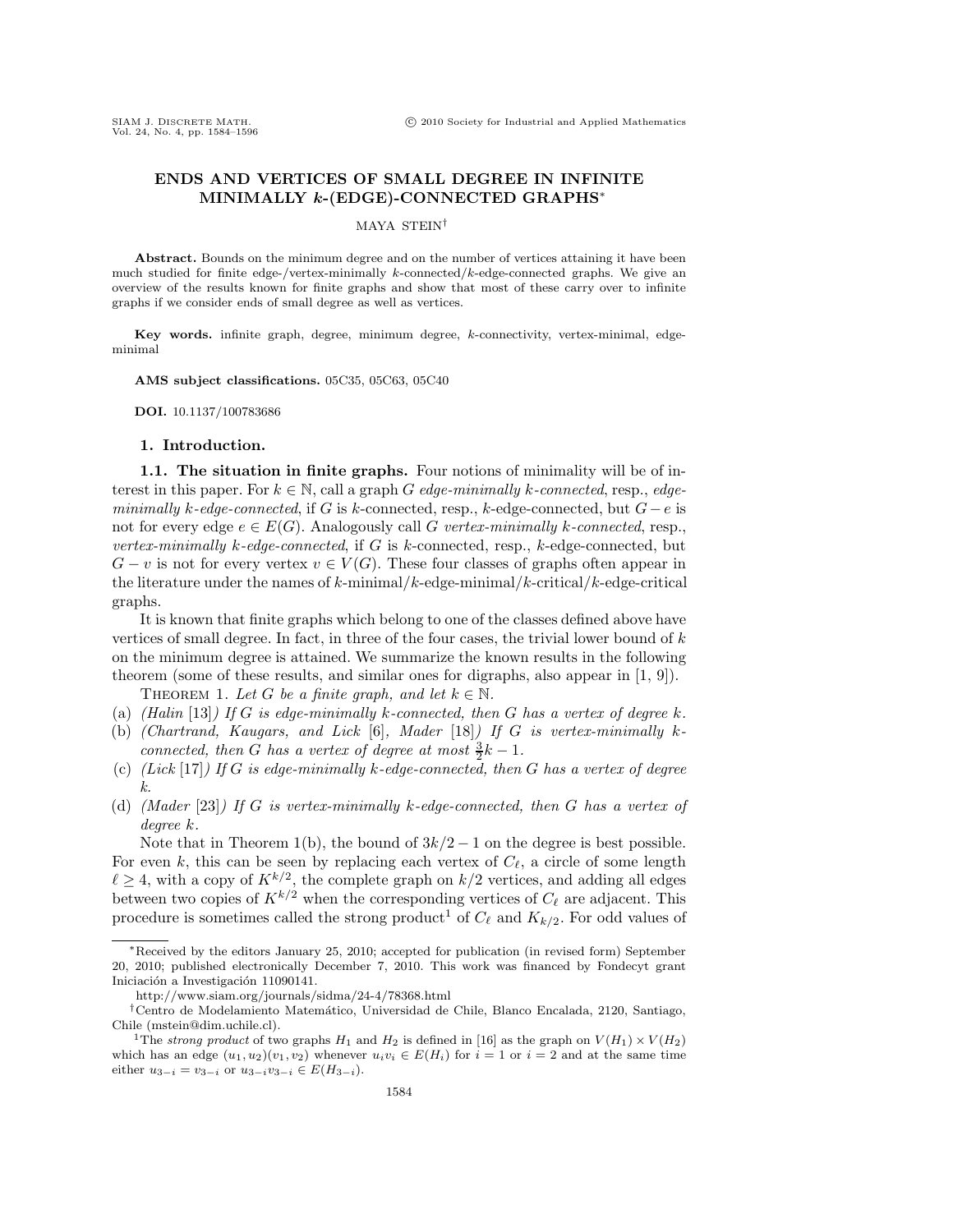k, similar examples can be constructed, using  $K^{(k+1)/2}$ 's instead of  $K^{k/2}$ 's, and in the end deleting two vertices which belong to two adjacent copies of  $K^{(k+1)/2}$ .

In all four cases of Theorem 1, the minimum degree is attained by more than one vertex.<sup>2</sup> For convenience let  $V_n = V_n(G)$  denote the set of all vertices of a graph G that have degree at most n.

THEOREM 2. Let G be a finite graph, and let  $k \in \mathbb{N}$ .

- (a) *(Mader* [20]*)* In case (a) of Theorem 1,  $|V_k| \ge c_k |G|$ *, where*  $c_k > 0$  *is a constant depending only on* k, unless  $k = 1$ , in which case  $|V_k| \geq 2$ .
- (b) *(Hamidoune* [15]*) In case* (b) *of Theorem* 1*,*  $|V_{3k/2-1}| \ge 2$ *.*
- $(c)$  *(Mader* [19, 22]) In case (c) of Theorem 1,  $|V_k| \ge c'_k |G|$ , where  $c'_k > 0$  is a *constant depending only on* k, unless  $k = 1$  *or*  $k = 3$ , *in which case*  $|V_k|$  *is at least* 2*, resp.,* 4*.*
- (d) *(Mader* [23]*)* In case (d) of Theorem 1,  $|V_k| \geq 2$ .

In case (a), actually more than the number of vertices of small degree is known: If we delete all the vertices of degree k, we are left with a forest. This was shown in [20]; see also [1]. For extensions of this fact to infinite graphs, see [26].

The difference in the case  $k = 1$  in (a) and (c) is due to the paths. For  $k = 3$ , there is no constant  $c'_3$  in (c): to see this, take the square<sup>3</sup> of any long enough path  $v_1v_2v_3 \ldots v_{\ell-2}v_{\ell-1}v_{\ell}$ , and add the edge  $v_1v_4$  and the edge  $v_{\ell-3}v_{\ell}$ . Deleting  $v_3v_4$  and  $v_{\ell-3}v_{\ell-2}$ , we obtain an edge-minimally 3-edge-connected graph with only six vertices of degree 3.

The constant  $c_k$  from (a) can be chosen as  $c_k = \frac{k-1}{2k-1}$ , and this is best possible [20].<br>Actually one can ensure [20] that  $|V_k| \ge \max\{c_k|G|, k+1, \Delta(G)\}$ , where  $\Delta(G)$  denotes the maximum degree of  $G$ . In (c), the constant  $c'_{k}$  may be chosen as about  $1/2$  as well (for estimates, see  $[2, 5, 24]$ ).

The bounds on the number of vertices of small degree are best possible in (b) and (d) for  $k > 2$ . Indeed, for  $k > 3$ , consider the following example. Take any finite number  $\ell \geq 2$  of copies  $H_i$  of the complete graph  $K^{2(k-1)}$ , and join every two consecutive  $H_i$  with a matching of size  $k-1$  in a way that all these matchings are disjoint. Join a new vertex a to all vertices of  $H_1$  that still have degree  $2(k-1)-1$ , and analogously join a new vertex b to half of the vertices of  $H_{\ell}$ . Finally join a and b with an edge. See Figure 1.



Fig. 1. *A finite vertex-minimally* k*-(edge)-connected graph with only two vertices of degree*  $< 2(k - 1)$  *for*  $k = 3$ *.* 

<sup>&</sup>lt;sup>2</sup>We remark that, for uniformity of the results to follow, we do not consider the trivial graph  $K^1$ to be 1-edge-connected/1-connected.<br><sup>3</sup>The *square* of a graph is obtained by adding an edge between any two vertices of distance 2.<br><sup>4</sup>And for  $k = 2$ , we have  $|V_2| \ge 4$  (see [23] for a reference), and this is best poss

so-called ladder graphs show. As for  $k = 1$ , it is easy to see that there are no vertex-minimally 1-(edge)-connected graphs (since we excluded  $K^1$ ).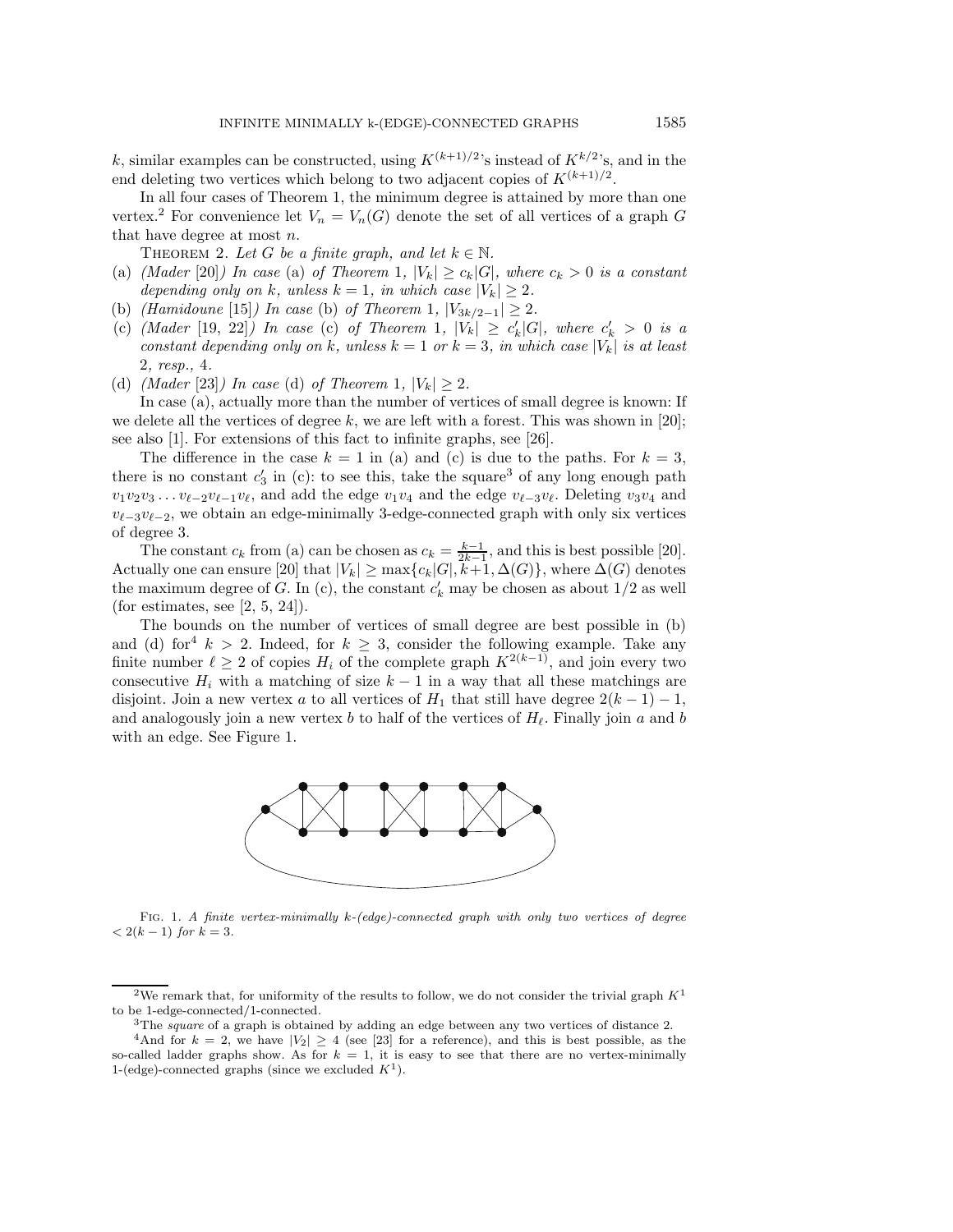#### 1586 MAYA STEIN

The obtained graph is vertex-minimally k-connected as well as vertex-minimally k-edge-connected. However, all vertices but a and b have degree  $2(k-1)$ , which, as  $k \geq 3$ , is greater than  $\max\{k, \frac{3}{2}k - 1\}.$ 

**1.2. What happens in infinite graphs?** For infinite graphs, a positive result for case (a) of Theorem 1 has been obtained by Halin [14], who showed that every infinite locally finite edge-minimally  $k$ -connected graph has infinitely many vertices of degree k, provided that  $k \geq 2$ . Mader [21] extended the result, showing that, for  $k \geq 2$ , every infinite edge-minimally k-connected graph G has, in fact, |G| vertices of degree k (see Theorem 3(a) below). It is clear that, for  $k = 1$ , we are dealing with trees, which, if infinite, need not have any vertices of degree 1.



Fig. 2. *An infinite vertex-minimally* <sup>k</sup>*-connected graph without vertices of degree* <sup>3</sup>k/<sup>2</sup> <sup>−</sup> <sup>1</sup> *for*  $k = 2.$ 

For the other three cases of Theorem 1, the infinite version fails. In fact, for case (b), this can be seen by considering the strong product of the double-ray (i.e., the two-way infinite path) with the complete graph  $K^k$  (cf. Figure 2). The obtained graph is  $(3k-1)$  regular and vertex-minimally k-connected. If, instead of the double-ray, we take the r-regular infinite tree  $T_r$  for any  $r \in \mathbb{N}$ , the degrees of the vertices become unbounded in k. For case (d) of Theorem 1, consider the Cartesian product<sup>5</sup> of  $K^k$ with  $T_r$  (see Figure 3).



FIG. 3. The strong product (left) and the Cartesian product (right) of  $T_3$  with  $K^2$ .

Counterexamples for an infinite version of (c) will be given now. For the values 1 and 3, this is particularly easy, as for  $k = 1$  we may consider the double-ray D and for  $k = 3$  its square  $D^2$ . All the vertices of these graphs have degree 2, resp., 4, but D and  $D^2$  are edge-minimally 1-, resp., 3-edge-connected.

For arbitrary values  $k \in \mathbb{N}$ , we construct a counterexample as follows. Choose  $r \in \mathbb{N}$ , and take the rk-regular tree  $T_{rk}$ . For each vertex v in  $T_{rk}$ , insert edges between the neigborhood  $N_v$  of v in the next level so that  $N_v$  spans r disjoint copies of  $K^k$ . (Figure 4 illustrates the case  $k = 4$ ,  $r = 2$ .) This procedure gives an edge-minimally  $k$ -edge-connected graph, as one easily verifies. However, the vertices of this graph all have degree at least rk.

<sup>&</sup>lt;sup>5</sup>The Cartesian product of two graphs  $H_1$  and  $H_2$  is defined [7, 16] as the graph on  $V(H_1)\times V(H_2)$ which has an edge  $(u_1, u_2)(v_1, v_2)$  if, for  $i = 1$  or  $i = 2$ , we have that  $u_i v_i \in E(H_i)$  and  $u_{3-i} = v_{3-i}$ .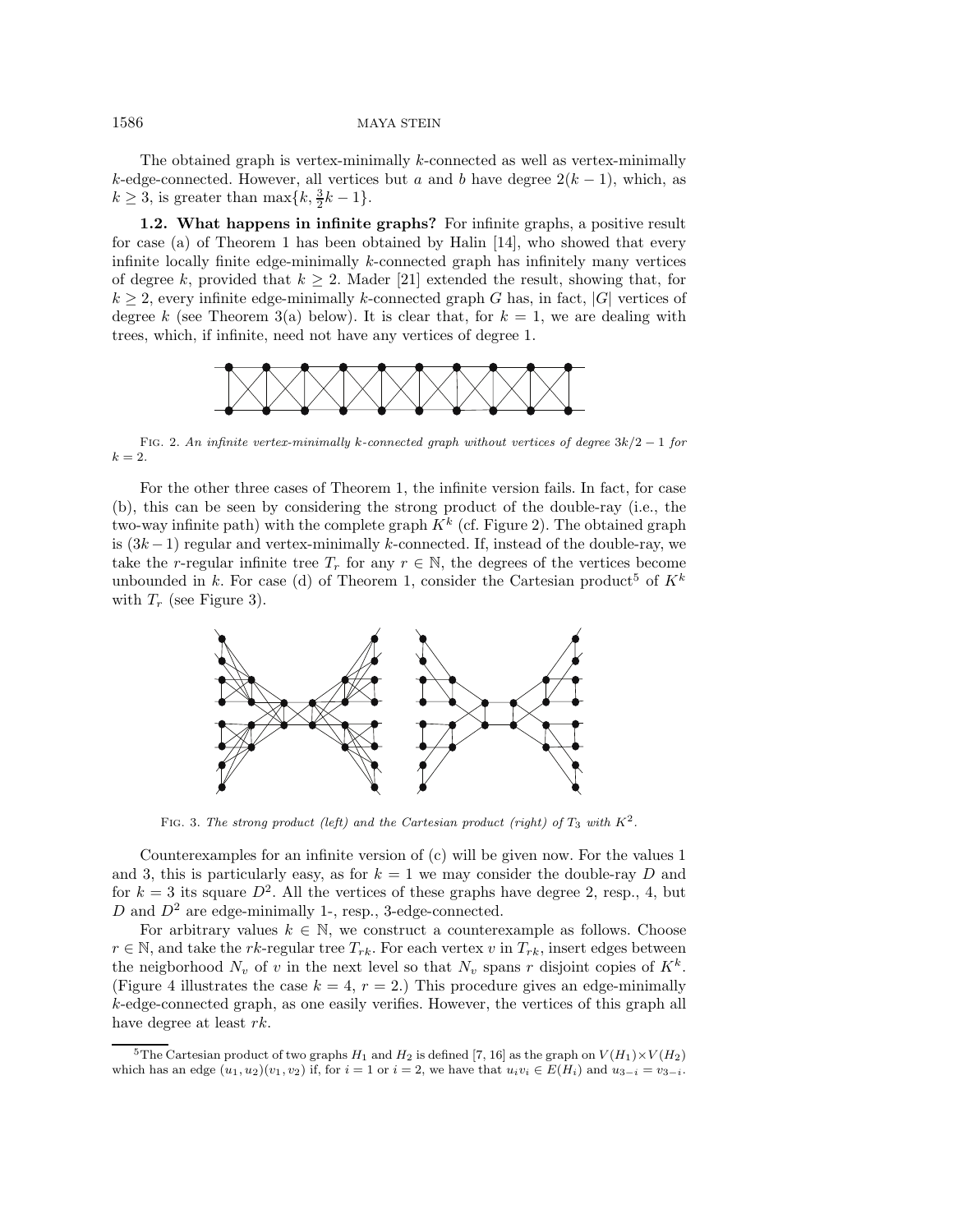

Fig. 4. *An edge-minimally* 4*-edge-connected graph without vertices of degree* 4*.*

Hence a literal extension of Theorems 1 and 2 to infinite graphs is not true except for part (a). The reason can be seen most clearly by comparing Figures 1 and 2: Where in a finite graph we may force vertices of small degree just because the graph has to end somewhere, in an infinite graph we can "escape to infinity." So an adequate extension of Theorem 1 should also measure something like "the degree at infinity."

This rather vague-sounding statement can be made precise. In fact, the points "at infinity" are nothing but the ends of graphs, a concept which has been introduced by Freudenthal [10] and later independently by Halin [11] and which is a mainstay of contemporary infinite graph theory. Ends are defined as equivalence classes of rays (one-way infinite paths), where two rays are equivalent if no finite set of vertices separates them. That this is, in fact, an equivalence relation is easy to check. The set of all ends of a graph G is denoted by  $\Omega(G)$ . For more on ends, consult the infinite chapter of [7].

The concept of the end degree has been introduced in [3] and [25]; see also [7]. In fact, we distiguish between two types of end degrees: the *vertex-degree* and the *edge-degree*. The vertex-degree  $d_v(\omega)$  of an end  $\omega$  is defined as the supremum of the cardinalities of the sets of (vertex)-disjoint rays in  $\omega$ , and the edge-degree  $d_e(\omega)$  of an end  $\omega$  is defined as the supremum of the cardinalities of the sets of edge-disjoint rays in  $\omega$ . These suprema are, indeed, maxima [3, 12]. Note that  $d_e(\omega) \geq d_v(\omega)$ .

In light of this definition, we observe at once what happens in the case  $k = 1$ of the infinite version of Theorem  $1(a)$  above. Edge-minimally 1-connected graphs, otherwise known as infinite trees, need not have vertices that are leaves, but if not, then they must have "leaf-like" ends, that is, ends of vertex-degree 1. In fact, it is easy to see that in a tree  $T$  with root  $r$ , say, every ray starting at  $r$  corresponds to an end of T and that all ends of T have vertex- and edge-degree 1. On the other hand, rayless trees have leaves.

This observation gives case (a ) in the following generalization of Theorem 1 to infinite graphs. Cases  $(b)$ –(d) of Theorem 3, resp., their quantative versions in Theorem 4, are the main result of this paper.

THEOREM 3. Let G be a graph, and let  $k \in \mathbb{N}$ .

- (a)  $(Mader [21])$  *If* G *is edge-minimally* k-connected and  $k \geq 2$ , then G has a vertex *of degree* k*.*
- (a ) *If* G *is edge-minimally* 1*-connected, then* G *has a vertex of degree* 1 *or an end of edge-degree* 1*.*
- (b) *If* G is vertex-minimally k-connected, then G has a vertex of degree  $\leq \frac{3}{2}k 1$  or *an end of vertex-degree*  $\leq k$ *.*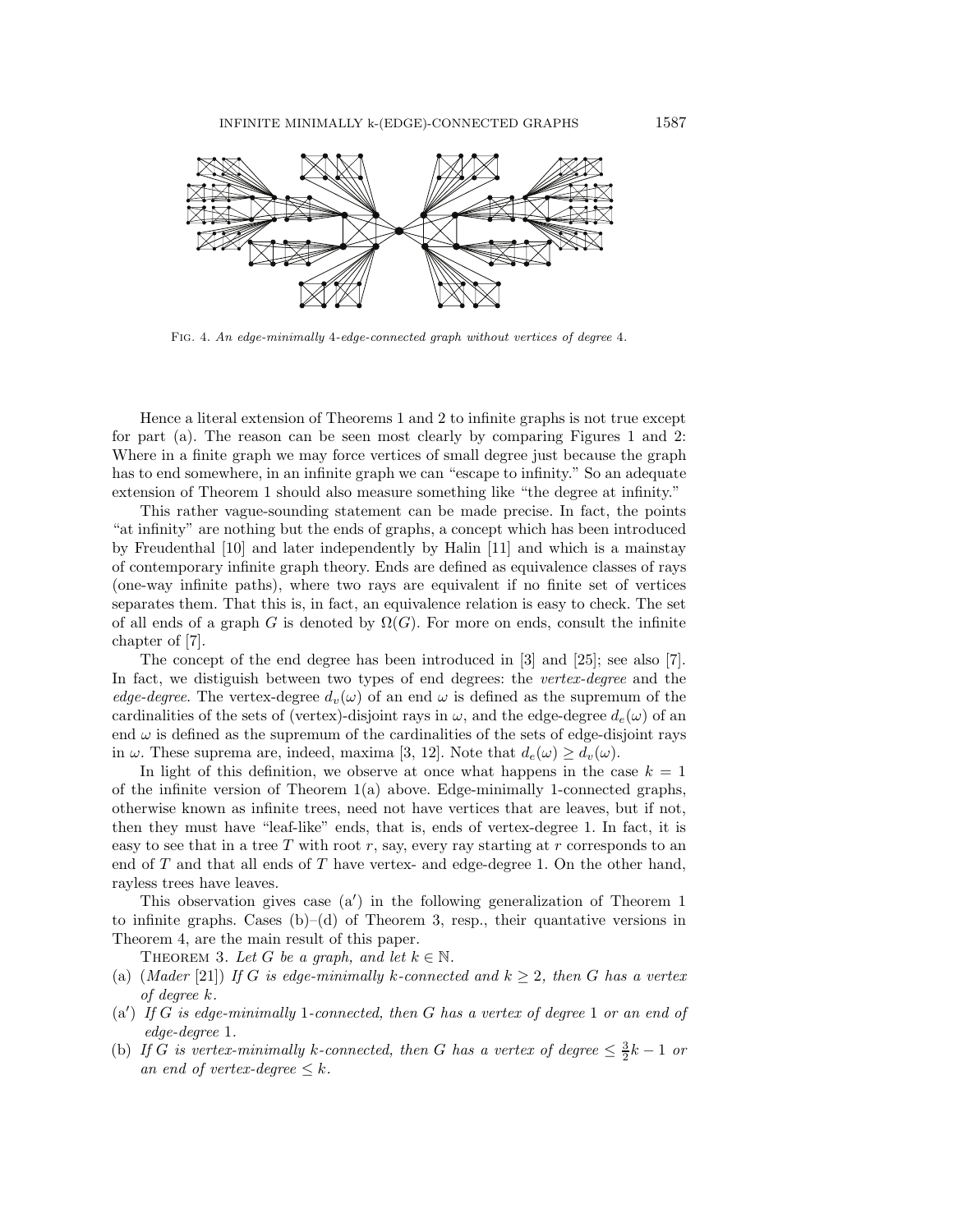### 1588 MAYA STEIN

- (c) *If* G *is edge-minimally* k*-edge-connected, then* G *has a vertex of degree* k *or an end of edge-degree*  $\leq k$ *.*
- (d) *If* G *is vertex-minimally* k*-edge-connected, then* G *has a vertex of degree* k *or an end of vertex-degree*  $\leq k$ *.*

As in the finite case, one can give bounds on the number of vertices/ends of small degree. Recall that  $V_n = V_n(G)$  denotes the set of all vertices of degree at most n, and let  $\Omega_n^v = \Omega_n^v(G)$ , resp.,  $\Omega_n^e = \Omega_n^e(G)$ , denote the set of ends of vertex-, resp., edge-degree at most n.

THEOREM 4. Let G be a graph, and let  $k \in \mathbb{N}$ .

- (a)  $(Mader [21])$  *In case* (a) *of Theorem* 3*,*  $|V_k| = |G|$ *,*
- $(a')$  *In case*  $(a')$  *of Theorem* 3*,*  $|V_1 \cup \Omega_1^e| = |G|$  *unless*  $|G| \leq \aleph_0$ *, in which case*  $|V_1 \cup \Omega_1^e| \geq 2.$
- (b) *In case* (b) *of Theorem* 3*,*  $|V_{3k/2-1} \cup \Omega_k^v| \ge 2$ *.*
- (c) *In case* (c) *of Theorem* 3*,*  $|V_k \cup \Omega_k^e| \geq 2$ .
- (d) *In case* (d) *of Theorem* 3*,*  $|V_k \cup \Omega_k^v| \ge 2$ .

Concerning part (c), we remark that we may replace graphs with multigraphs (see Corollary 12). Also, in  $(a')$  and  $(c)$ , one may replace the edge-degree with the vertex-degree as this yields a weaker statement.

We shall prove Theorem  $4(b)$ , (c), and (d) in sections 2, 3, and 4, resp. Statement (a ) is fairly simple; in fact, it follows from our remark above that every tree has at least two leaves/ends of vertex-degree 1. In general, this is already the best bound because of the (finite or infinite) paths. For trees  $T$  of uncountable order, we get more as these have to contain a vertex of degree  $|G|$ , and it is then easy to find  $|G|$ vertices/ends of (edge)-degree 1.

In analogy to the finite case, the bounds on the degrees of the vertices in (b) cannot be lowered, even if we allow the ends to have larger vertex-degree. An example for this is given at the end of section 2. There we also state a lemma that says that the vertex-/edge-degree of the ends in Theorem 4 will, in general, not be less than  $k$ .

Also the bound on the number of vertices/ends of small degree in Theorem 4(b) and (d) is best possible. For (d), this can be seen by considering the Cartesian product of the double ray with the complete graph  $K^k$  (for  $k = 2$ , that is, the double-ladder). For (b), we may again consider the strong product of the double-ray with the complete graph  $K^k$  (see Figure 2 for  $k = 2$ ). The latter example also shows that in (b), we cannot replace the vertex-degree with the edge-degree.

As for Theorem  $4(c)$ , it might be possible that the bound of Theorem  $2(c)$  extends. For infinite graphs  $G$ , the positive proportion of the vertices there should translate to an infinite set S of vertices and ends of small degree/edge-degree. More precisely one would wish for a set S of cardinality  $|V(G)|$  or, even stronger,  $|S| = |V(G) \cup \Omega(G)|$ . Observe that it is necessary to exclude also in the infinite case the two exceptional values  $k = 1$  and  $k = 3$  as there are graphs (e.g., D and  $D<sup>2</sup>$ ) with only two vertices/ends of (edge)-degree 1, resp., 3.

QUESTION 5. For  $k \neq 1,3$ , does every infinite edge-minimally k-edge-connected *graph* G *contain infinitely many vertices or ends of (edge)-degree* k*? Does* G *have*  $|V(G)|$ , or even  $|V(G) \cup \Omega(G)|$ , such vertices or ends?

Another interesting question is which k-(edge)-connected graphs have vertex- or edge-minimally k-(edge)-connected subgraphs. Especially interesting in the case of edge-connectivity would be an edge-minimally  $k$ -edge-connected subgraph on the same vertex set as the original graph. Finite graphs trivially do have such subgraphs, but for infinite graphs this is not always true. One example in this respect is the double-ladder,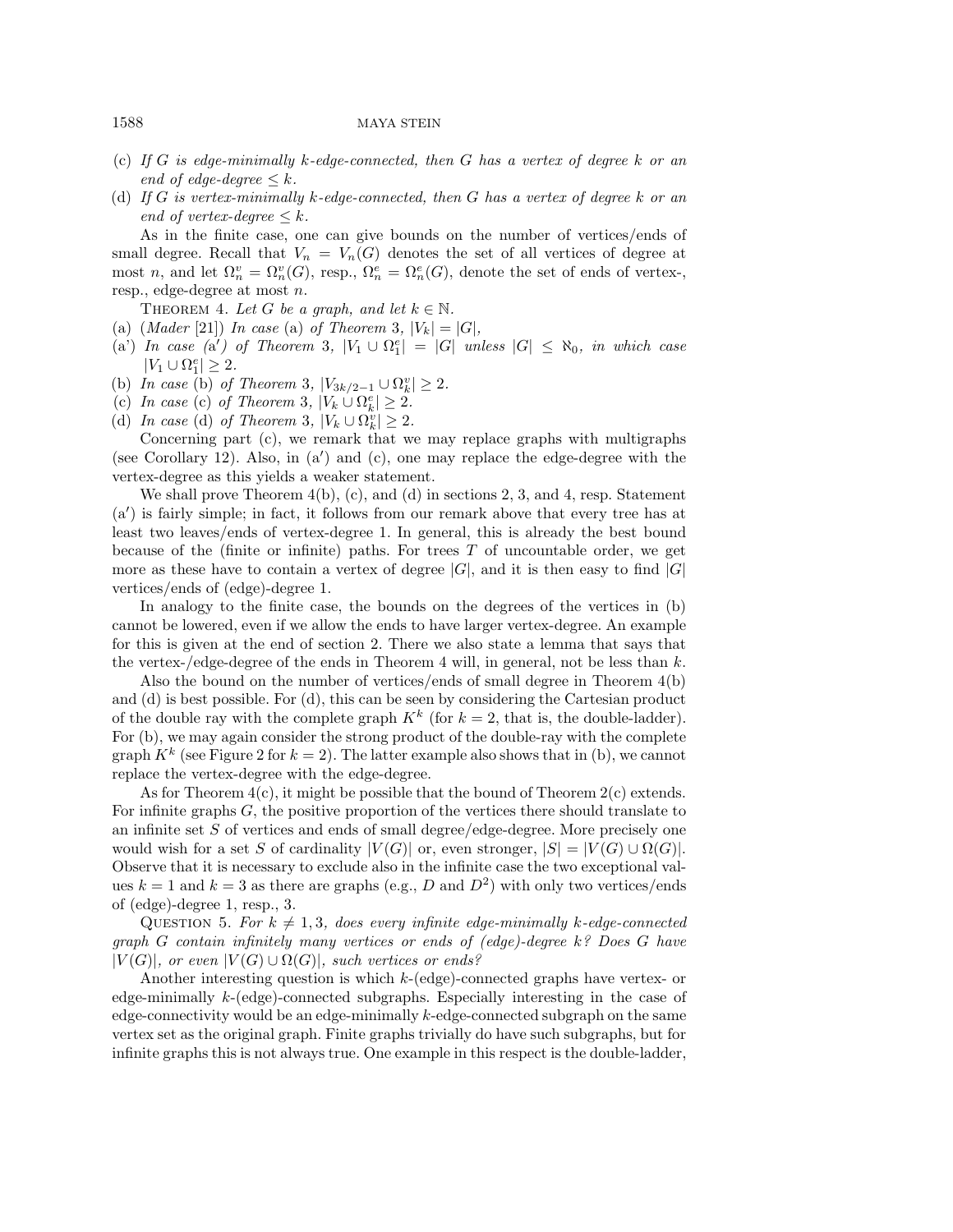which is 2-connected but has no edge-minimally 2-connected subgraphs on the same vertex set. This observation leads to the study of vertex-/edge-minimally  $k$ -(edge)connected *(standard) subspaces* rather than graphs. For more on this, see [8, 26], the latter of which contains a version of Theorem 3(a) for standard subspaces.

We finish the introduction with a few necessary definitions. The *vertex-boundary*  $\partial_{\nu}H$  of a subgraph H of a graph G is the set of all vertices of H that have neighbors in  $G-H$ . The *edge-boundary* of H is the set  $\partial_e H = E(H, G-H)$ . A *region* of a graph is a connected induced subgraph H with finite vertex-boundary  $\partial_v H$ . If  $\partial_v H = k$ , then we call H a k-region of G. A profound region is a region H with  $H - \partial_v H \neq \emptyset$ .

**2. Vertex-minimally** *k***-connected graphs.** In this section we shall show part (b) of Theorem 4. For the proof, we need two lemmas. The first of these lemmas may be extracted<sup>6</sup> from [6] or from [21] and at once implies Theorem 1(b). For completeness, we shall give a proof.

LEMMA 6. Let  $k \in \mathbb{N}$ , let G be a vertex-minimally k-connected graph, and let H *be a profound finite* k-region of G. Then G has a vertex v of degree at most  $\frac{3}{2}k - 1$ *. Moreover, if*  $|G - H| > |H - \partial_v H|$ *, then we may choose*  $v \in V(H)$ *.* 

*Proof.* Note that we may assume H is inclusion-minimal with the above properties. Set  $T := \partial_v H$ , set  $C_1 := H - T$ , and set  $C_2 := G - H$ . Let  $x \in V(C_1)$ , and observe that since G is vertex-minimally k-connected, there is a k-separator  $T'$  of G with  $x \in T'$ . Let  $D_1$  be a component of  $G - T'$ , set  $D_2 := G - T' - D_1$ , and set  $T^* := T \cap T'$ . Furthermore, for  $i, j = 1, 2$ , set  $A_j^i := C_i \cap D_j$  and set  $T_j^i := (T' \cap C_i) \cup (T \cap D_j) \cup T^*$ . Observe that  $N(A_j^i) \subseteq T_j^i$ .

We claim that there are  $i_1, i_2, j_1, j_2$  with either  $(i_1, j_1)=(i_2, 3 - j_2)$  or  $(i_1, j_1)$  =  $(3 - i_2, j_2)$  such that, for  $(i, j) \in \{(i_1, j_1), (i_2, j_2)\},\$ 

(2.1) 
$$
|T_j^i| \le k \text{ and } A_j^i = \emptyset.
$$

In fact, observe that, for  $j = 1, 2$ , we have that  $|T_j^1| + |T_{3-j}^2| = |T| + |T'| = 2k$ . Thus either  $|T_j^1| \leq k$ , which by the minimality of H implies that  $A_j^1$  is empty, or  $|T_{3-j}^2| < k$ , which by the k-connectivity of G implies that  $A_{3-j}^2$  is empty. This proves (2.1).

We hence know that there is an  $X \in \{C_1, C_2, D_1, D_2\}$  such that  $V(X) \subseteq T \cup T'$ . Now, as  $|T| = |T'| = k$ , (2.1) implies that

$$
2|X|+k+|T^*|\leq |T^{i_1}_{j_1}|+|T^{i_2}_{j_2}|\leq 2k
$$

and hence that

(2.2) 
$$
|X| + \frac{|T^*|}{2} \le \frac{k}{2}.
$$

Thus there is a vertex  $v \in X$  of degree at most

$$
\max\{|T|+|X|-1, |T'|+|X|-1\} \le k + k/2 - 1.
$$

Clearly we may assume  $v \in V(H)$  unless both  $|T_1^1|$  and  $|T_2^1|$  are strictly greater than k. But then by (2.1),  $V(C_2) \subseteq T'$ , and thus by (2.2),  $|C_2| \le k/2 - |T^*|/2$ . So

$$
|C_2| \le k - |T^*| - |C_2| = |T'| - |T^*| - |C_2| \le |T'| \cap C_1| \le |C_1|
$$

as desired.

 $\Box$ 

 $^6\mbox{Although the graphs there are all finite, the procedure is the same.}$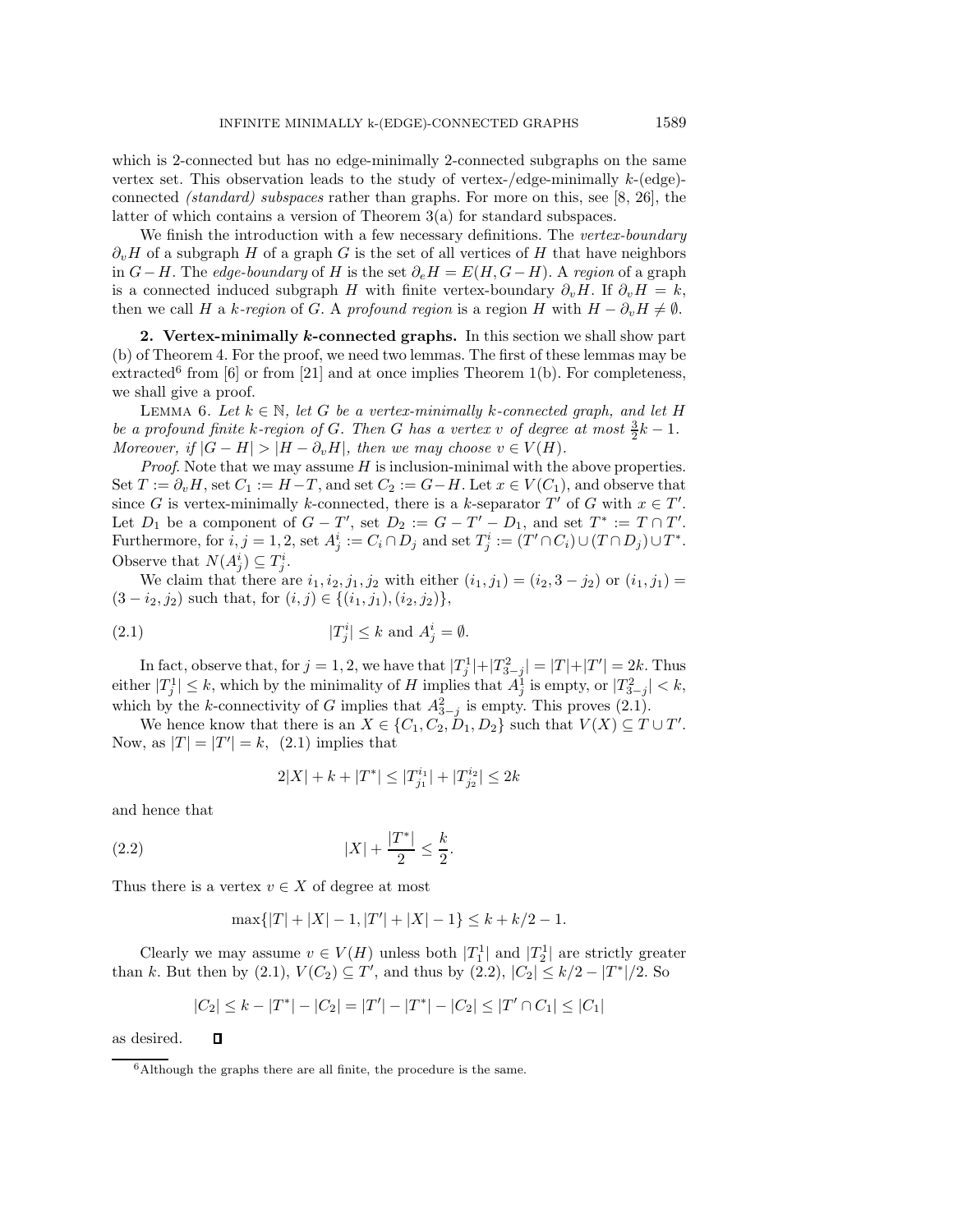We also need a lemma from [25].

Lemma 7 (see [25, Lemma 5.2] ). *Let* G *be a graph such that all its ends have vertex-degree at least*  $m \in \mathbb{N}$ *. Let* C *be an infinite region of* G*. Then there exists a profound region*  $C' \subseteq C$  *for which one of the following holds:* 

 $(a)$  *C'* is finite and  $|\partial_v C'| < m$ , or

(b)  $C'$  is infinite and  $|\partial_v C''| \geq m$  for every profound region  $C'' \subsetneq C'$ .

Observe that the outcome of Lemma 7 is invariant under modifications of the structure of  $G - C$ . Hence, in all applications, we may assume that  $d_v(\omega) \geq m$  only for ends  $\omega$  of G that have rays in C.

We are now ready to prove Theorem  $4(b)$ .

*Proof of Theorem 4(b).* First of all, we claim that, for every infinite region H of G, it holds that

(2.3) *there is a vertex*  $v \in V(H)$  *of degree*  $\leq \frac{3}{2}k - 1$  *or an end of vertex* $degree \leq k$  *with rays in H.* 

In order to see (2.3), we assume that there is no end as desired and apply Lemma 7 to H with  $m := k + 1$ . This yields a profound region  $H' \subseteq H$ . We claim that (a) of Lemma 7 holds; then we may use Lemma 6 to find a vertex  $w \in V(H')$  with  $d(w) \leq 3k/2 - 1.$ 

So assume for contradiction that (b) of Lemma 7 holds. Since  $G$  is k-connected, there exists a finite family  $\mathcal P$  of finite paths in  $G$  such that each pair of vertices from  $\partial_{\nu}H'$  is connected by k pairwise internally disjoint paths from P. Set

$$
S := \partial_v H' \cup V\left(\bigcup \mathcal{P}\right),
$$

and observe that  $H' - S$  is still infinite. In particular,  $H' - S$  contains a vertex v.

Since G is vertex-minimally k-connected, v lies in a k-separator  $T'$  of G. By the choice of  $v \notin S$ , no two vertices of  $\partial_v H'$  are separated by T'. Thus all of  $\partial_v H' - T'$  is contained in one component of  $G - T'$ .

Let  $C''$  be a component of  $G - T'$  that does not contain any vertices from  $\partial_v H'$ . Note that as G is k-connected, v has a neighbor in  $C''$ . Hence  $C'' \subseteq H' - \partial_v H'$ , and  $H'' := G[C'' \cup T']$  is a profound region with  $H'' \subseteq H'$ .

In fact,  $H'' \subsetneq H'$ , which is clear if  $H' = G$  and otherwise follows from the fact that  $v \in T' - \partial_v H'$ , and thus, because  $|\partial_v H'| \geq k = |T'|$ , we know that  $\partial_v H' - T' \neq \emptyset$ . So (b) implies that  $k + 1 \leq |T'| = k$ , a contradiction as desired. This proves  $(2.3)^7$ 

Now let  $T \subseteq V(G)$  be any separator of G of size k (such a separator exists by the vertex-minimality of G). First suppose that  $G-T$  has at least one infinite component C. Then we apply Lemma 6 or (2.3) to any component of  $G - C$  and find an end  $\omega$  of vertex-degree k with no rays in C or a vertex  $v \in V(G-C)$  of degree at most  $3k/2 - 1$ . Let x denote the point found, that is,  $x = \omega$  or  $x = v$ .

Let  $C'$  be the subgraph of G induced by C and all vertices of T that have infinite degree into C. Then  $C'$  is a region, and we may thus apply  $(2.3)$  to  $C'$  in order to find the second end/vertex of small (vertex)-degree. This second point is different from  $x$ by the choice of  $C'$ .

It remains to treat the case when all components of  $G-T$  are finite. As we otherwise apply Theorem 2(b), we may assume that  $G-T$  has infinitely many components. Hence, as G has no  $(k-1)$ -separators, each  $x \in T$  has infinite degree. This means that we may apply Lemma 6 to any two k-regions  $H_1$ ,  $H_2$  with  $\partial_{\nu}H_1 = T = \partial_{\nu}H_2$ 

<sup>&</sup>lt;sup>7</sup>Observe that taking  $H = G$ , we have thus proved Theorem 3(b).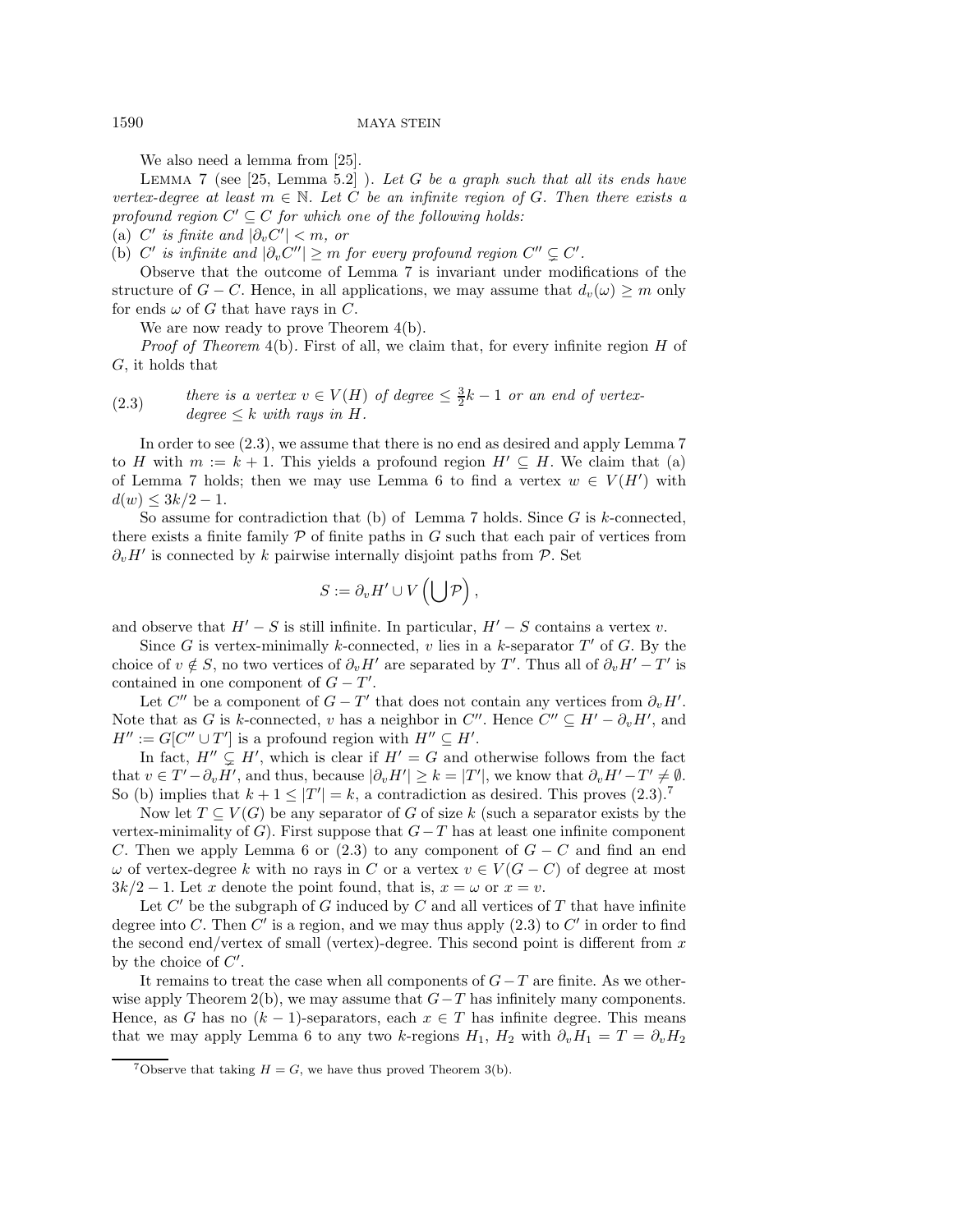in order to find two vertices  $v_1 \in V(H_1) - \partial_v H_1$ ,  $v_2 \in V(H_2) - \partial_v H_2$ , each of degree  $\leq 3k/2-1$ . ◫

We remark that the bound on the vertex-degree given by Theorems  $3(b)$  and  $4(b)$ is best possible. Indeed, by the following lemma, which follows from Lemma 7.1 from [4], the vertex-degree of the ends of a k-connected locally finite graph has to be at least k.

LEMMA 8. Let  $k \in \mathbb{N}$ , let G be a locally finite graph, and let  $\omega \in \Omega(G)$ . Then  $d_v(\omega) = k$  *if and only if* k *is the smallest integer such that every finite set*  $S \subseteq V(G)$ *can be separated*<sup>8</sup> *from*  $\omega$  *with* a set of k *vertices*.

For nonlocally finite graphs, the minimum size of an  $S-\omega$  separator corresponds to the vertex-/edge-degree of  $\omega$  plus the number of dominating vertices of  $\omega$ . See [4].

One might now ask whether it is possible to achieve a better upper bound on the degree of the "small degree vertices" than the one given by Theorems 3 and 4(b) if one accepts a worse bound on the vertex-degree of the "small degree ends." The answer is no. This is illustrated by the following example (cf. Figure 5) for even  $k$ . For odd k, there are similar examples.



FIG. 5. *A vertex-minimally* k-connected graph G with  $d(v) \geq \frac{3}{2}k - 1$  and  $d_v(\omega) \gg k$  for all  $v \in V(G)$  *and*  $\omega \in \Omega(G)$  *for*  $k = 4$ *.* 

Let  $\ell \in \mathbb{N} \cup \{\aleph_0\}$ , and take the disjoint union of  $\ell$  double-rays  $R_1, \ldots, R_\ell$ . For simplicity, assume that k divides  $\ell$ . For each  $i \in \mathbb{Z}$ , take  $\ell/k$  copies of the strong product of  $C_4$  with  $K^{k/2}$ , and identify the vertices that belong to the first or the last copy of  $K^{k/2}$  with the *i*th vertices the  $R_j$ . This can be done in a way so that the obtained graph, which is easily seen to be vertex-minimally  $k$ -connected, has two ends of vertex-degree  $\ell$ , while the vertices have degree either  $3k/2 - 1$  or  $3k/2 + 1$ .

**3. Edge-minimally** *k***-edge-connected graphs.** We now prove part (c) of Theorem 4. We start by proving a lemma that will be useful also in section 4.

LEMMA 9. Let G be a graph, and let  $(D_i)_{i\in\mathbb{N}}$  be a sequence of regions such that  $D_{i+1} \subseteq D_i - \partial_v D_i$  for all  $i \in \mathbb{N}$ . Then there is an end  $\omega \in \Omega(G)$  that has a ray in *each of the* D<sup>i</sup> *so that*

(i) *if*  $|\partial_v D_i| \leq k$  *for all i, then*  $d_v(\omega) \leq k$ *, and* 

<sup>&</sup>lt;sup>8</sup>We say a set  $T \subset V(G)$  separates a set  $S \subset V(G)$  from an end  $\omega \in \Omega(G)$  if the unique component of  $G - T$  that contains rays of  $\omega$  does not contain vertices from S.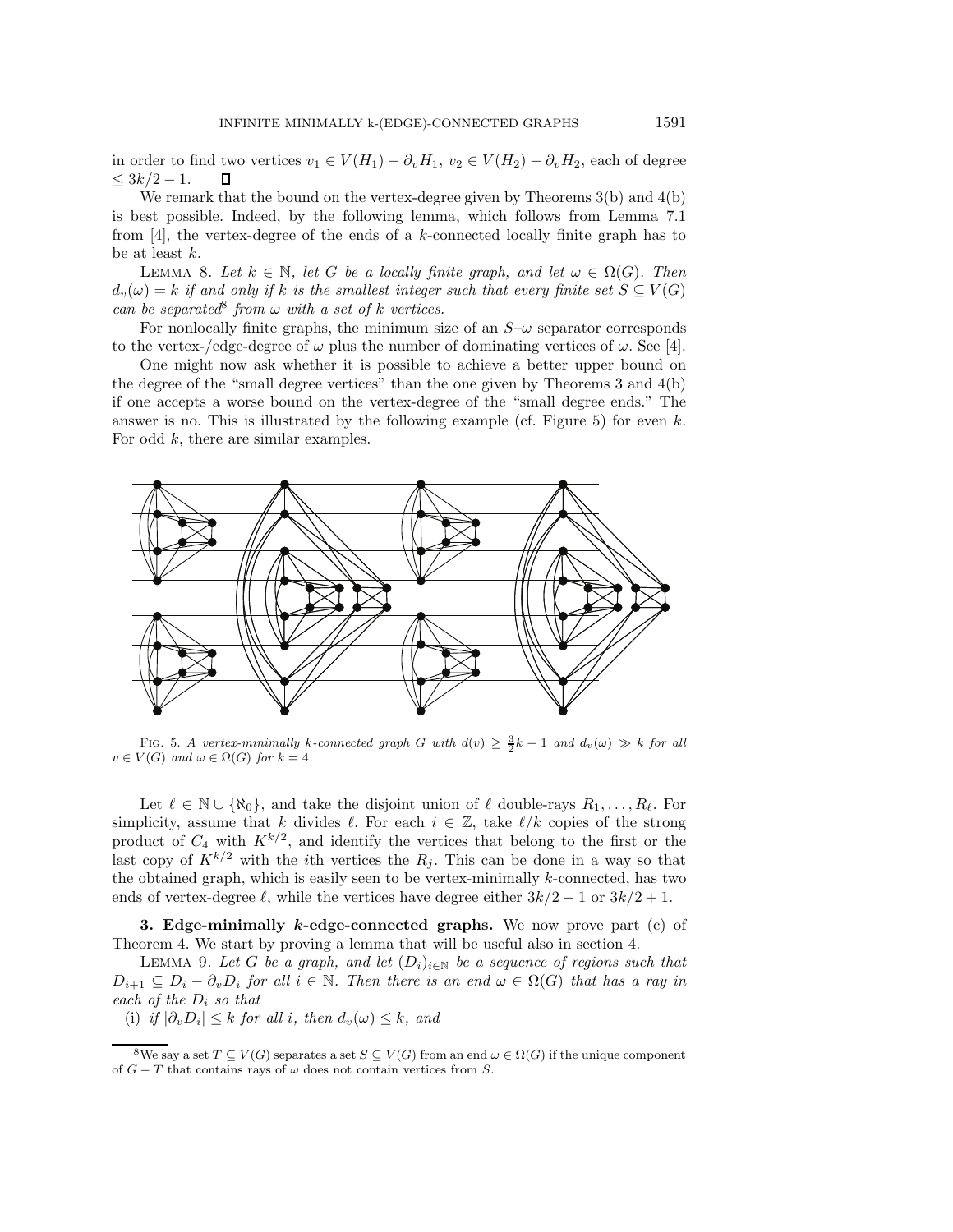(ii) *if*  $|\partial_e D_i| \leq k$  *for all i, then*  $d_e(\omega) \leq k$ *.* 

*Proof.* As all the  $D_i$  are connected, it is easy to construct a ray R which has a subray in each of the  $D_i$ . Say R belongs to the end  $\omega \in \Omega(G)$ . We show only (i) as (ii) can be proved analogously.

Suppose, for contradiction, that  $|\partial_v D_i| \leq k$  for all i, but  $d_v(\omega) > k$ . Then  $\omega$ contains a set R of  $k + 1$  disjoint rays. Let S be the set of all starting vertices of these rays. Since  $D_i \subseteq D_{i-1} - \partial_v D_{i-1}$  for all i, there is an  $n \in \mathbb{N}$  such that  $S \cap V(D_n) = \emptyset$ . (To be precise, one may take  $n := \max_{s \in S, v \in \partial_n D_0} \text{dist}(s, v) + 1$ .) But then it is impossible that all rays of  $R$  have subrays in  $D_n$  as only k of them can pass disjointly through  $\partial_{\nu}D_{n}$ .  $\Box$ 

We also need the following lemma from [25].

LEMMA 10 (see [25, Lemma 3.2]). Let  $m \in \mathbb{N}$ , and let  $D \neq \emptyset$  be a region of *a graph* G so that  $|\partial_e D|$  < m and so that  $|\partial_e D'| \geq m$  for every nonempty region  $D' \subseteq D - \partial_v D$  of G. Then there is an inclusion-minimal nonempty region  $H \subseteq D$ *with*  $|\partial_e H| < m$ *.* 

Combined, the two lemmas yield a lemma similar to Lemma 7 from the previous section.

LEMMA 11. Let  $D \neq ∅$  be a region of a graph G so that  $|\partial_e D| < m$  and so that  $d_e(\omega) \geq m$  *for every end*  $\omega \in \Omega(G)$  *with rays in* D. Then there is an inclusion-minimal *nonempty region*  $H \subseteq D$  *with*  $|\partial_e H| < m$ *.* 

*Proof.* Set  $D_0 := D$ , and, inductively for  $i \geq 1$ , choose a nonempty region  $D_i \subseteq$  $D_{i-1} - \partial_v D_{i-1}$  such that  $|\partial_e D_i| < m$  (if such a region  $D_i$  exists). If at some step i we are unable to find a region  $D_i$  as above, then we apply Lemma 10 to  $D_{i-1}$  to find the desired region  $H$ . On the other hand, if we end up defining an infinite sequence of regions, then Lemma 9(ii) tells us that there is an end  $\omega$  with rays in D and that  $d_e(\omega) < m$ , a contradiction.  $\Box$ 

We are now ready to prove part (c) of our main theorem.

*Proof of Theorem* 4(c)*.* Since G is edge-minimally k-edge-connected, G has a nonempty region D such that  $|\partial_e D| = k$  and such that  $G - D \neq \emptyset$ . We shall find a vertex or end of small (edge)-degree in  $D$ ; then one may repeat the procedure for  $G - D$  in order to find the second point.

First we apply Lemma 11 with  $m := k + 1$  to obtain an end as desired or an inclusion-minimal nonempty region  $H \subseteq D$  with  $|\partial_e H| \leq k$ . If  $V(H)$  should consist of only one vertex, then this vertex has degree k as desired. So suppose that  $V(H)$ has more than one vertex, that is,  $E(H)$  is not empty.

Let  $e \in E(H)$ . By the edge-minimal k-edge-connectivity of G, we know that e belongs to some cut F of G with  $|F| = k$ . Say,  $F = E(A, B)$ , where  $A, B \neq \emptyset$  partition  $V(G)$ . Since  $e \in F$ , neither  $A_H := A \cap V(H)$  nor  $B_H := B \cap V(H)$  is empty.

So  $|\partial_e A_H| > k$  and  $|\partial_e B_H| > k$  by the minimality of H. But then, since  $|\partial_e H| \leq k$ and  $|F| \leq k$ , we obtain that

$$
|\partial_e(A \setminus A_H)| + |\partial_e(B \setminus B_H)| \le 2|\partial_e H| + 2|F| - |\partial_e A_H| - |\partial_e B_H|
$$
  
< 
$$
< 4k - 2k
$$
  

$$
= 2k.
$$

Hence at least one of  $|\partial_e(A \setminus A_H)|, |\partial_e(B \setminus B_H)|$ , say, the former, is strictly smaller than k. Since G is k-edge-connected, this implies that  $A \setminus A_H$  is empty. But then  $A \subsetneq V(H)$ , a contradiction to the minimality of H. л

We dedicate the rest of this section to multigraphs, that is, graphs with parallel edges, which often appear to be the more appropriate objects when studying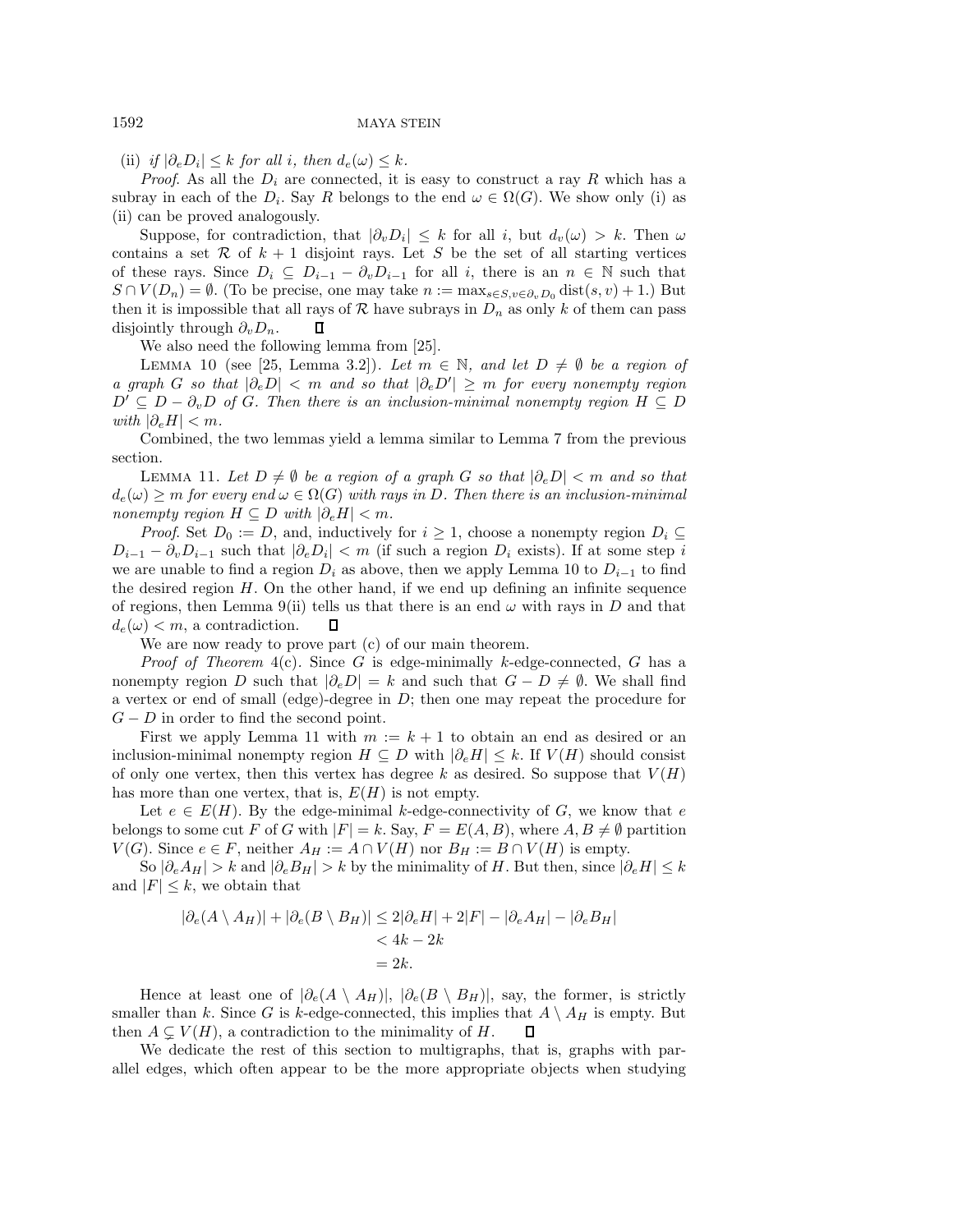edge-connectivity. Defining the edge-degree of an end  $\omega$  of a multigraph in the same way as for graphs, that is, as the supremum of the cardinalities of the sets of edgedisjoint rays from  $\omega$ , and defining  $V_k$  and  $\Omega_k^e$  as earlier for graphs, we may apply the proof of Theorem  $4(c)$  with only small modifications<sup>9</sup> to multigraphs. We thus get the following corollary.

Corollary 12. *Let* G *be an edge-minimally* k*-edge-connected multigraph. Then*  $|V_k(G) \cup \Omega_k(G)^e| \geq 2.$ 

In particular, every finite edge-minimally  $k$ -edge-connected multigraph has at least two vertices of degree k.

However, a statement in the spirit of Theorem  $2(c)$  does not hold for multigraphs, no matter whether they are finite or not. For this, it suffices to consider the graph we obtain by multiplying the edges of a finite or infinite path by  $k$ . This operation results in an edge-minimally k-edge-connected multigraph which has no more than the two vertices/ends of (edge)-degree k which were promised by Corollary 12.

**4. Vertex-minimally** *k***-edge-connected graphs.** In this section we prove Theorem  $4(d)$ . The proof is based on Lemma 14, which at once yields Theorem  $2(d)$ , the finite version of Theorem  $4(d)$ . The idea of the proof of this lemma (in particular, Lemma 13) is similar to Mader's original proof of Theorem  $2(d)$  in [23].<sup>10</sup>

We need one auxiliary lemma before we get to Lemma 14. For a set  $X \subseteq V(G) \cup$  $E(G)$  in a graph G, write  $X_V := X \cap V(G)$  and  $X_E := X \cap E(G)$ .

LEMMA 13. Let  $k \in \mathbb{N}$ . Let G be a graph, let  $S \subseteq V(G) \cup E(G)$  with  $|S| \leq k$ , and *let* C *be a component of*  $G-S$  *so that*  $|C| ≤ |S<sub>E</sub>|$ *. Then* C *contains a vertex of degree at most* k*.*

*Proof.* Suppose that the vertices of C all have degree at least  $k + 1$ . Then each sends at least  $k+1-|S_V|-(|C|-1)$  edges to  $G-S-C$ . This means that

$$
|C|(k+1-|S_V|-(|C|-1)) \le |S_E| \le k-|S_V|.
$$

So  $|C|(k-|S_V|-|C|+1) \leq k-|S_V|-|C|$ , which, as  $|C| \geq 1$ , is possible only if both sides of the inequality are negative, that is, if  $|C| > k - |S_V|$ . But this is impossible as  $|C| \leq |S_E| \leq k - |S_V|$ .  $\Box$ 

As usual, the edge-connectivity of a graph G is denoted by  $\lambda(G)$ . Also, in order to make clear which underlying graph we are referring to, it will be useful to write  $\partial_e^G H = \partial_e H$  for a region H of a graph G.

LEMMA 14. Let  $k \in \mathbb{N}$ , let G be a k-edge-connected graph, and let C be an *inclusion-minimal region of* G *with the property that* C *has a vertex* x *so that*  $|\partial_{\epsilon}^{G-x}(C-x)| = \lambda(G-x) < k$  *and*  $C-x \neq \emptyset$ *. Suppose, for each*  $y \in V(C)$ *, the graph* G − y *has a cut of size less than* k*. Then* C − x *contains a vertex of degree* k *(in* G*).*

*Proof.* If every vertex of  $C - x$  has a neighbor in  $D := G - x - C$ , then we may apply Lemma 13 with  $S := \{x\} \cup \partial_{\epsilon}^{G-x} (C-x)$  and are done. So let us assume that there is a vertex  $y \in V(C - x)$ , all of whose neighbors lie in C. By assumption,  $G - y$ has a cut F of size  $\lambda(G - y) < k$ , which splits  $G - y$  into A and B, with  $x \in V(A)$ , say. See Figure 6.

<sup>9</sup>We will then have to use a version of Lemma 10 for multigraphs. Observe that such a version holds as we may apply Lemma 10 to the (simple) graph obtained by subdividing all edges of the multigraph. This procedure will not affect the degrees of the ends. The rest of the proof will then go through replacing everywhere "graph" with "multigraph."

 $10$ But as [23] does not contain the statement we need for finding the second vertex/end of small degree, we cannot make use of it here.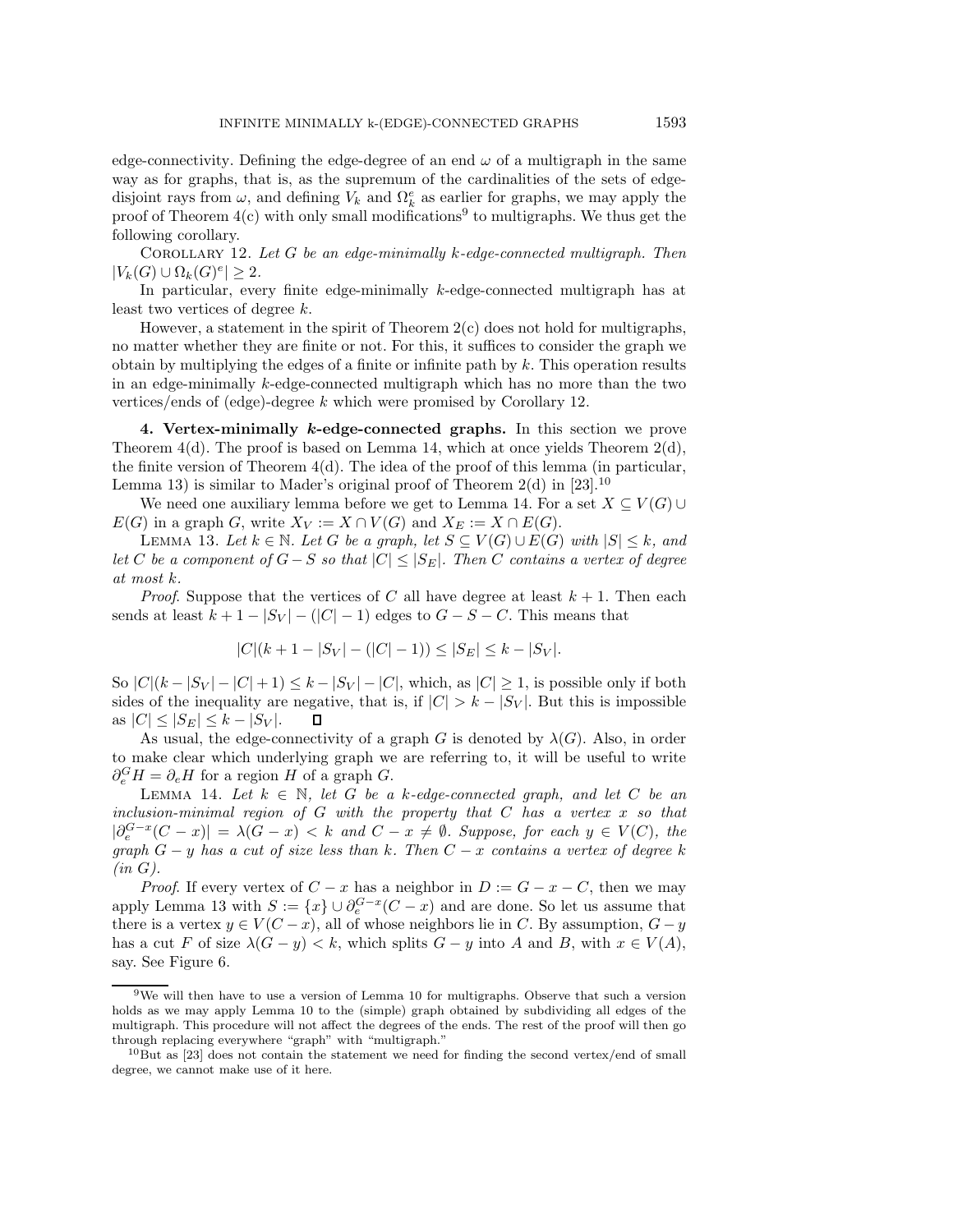

Fig. 6. *The graph* G *with* A*,* B*,* C*,* D*,* x*, and* y*.*

Since G is k-edge-connected, F is not a cut of G. Hence y has neighbors in both A and B. Thus, as  $N(y) \subseteq V(C)$  and  $x \in V(A)$ , it follows that  $B \cap C \neq \emptyset$ . Consider the region C' induced by  $B \cap C$  and y. Because  $x \in V(A)$ , we know that  $C' \subsetneq C$ .

So, by the choice of C and x, we may assume that  $|\partial_e^{G-y}(B\cap C)| > \lambda(G-y) = |F|$ . Thus

$$
|\partial_e^{G-x}(A \cap D)| \le |\partial_e^{G-x}(C-x)| + |F| - |\partial_e^{G-y}(B \cap C)|
$$
  
<  $|\partial_e^{G-x}(C-x)|$   
 $= \lambda(G-x),$ 

implying that  $A \cap D = \emptyset$ . That is,  $A \cup y \subsetneq C$ . (Here we use again that  $B \cap C \neq \emptyset$ .) As  $|F| = \lambda(G - y) < k$ , this contradicts the minimality of C. 口

Any finite vertex-minimally  $k$ -edge-connected graph  $G$  clearly has an inclusionminimal region C as in Lemma 14. Thus Theorem  $1(d)$  follows at once from Lemma 14. Applying Lemma 14 to any inclusion-minimal region with the desired properties that is contained in  $G - (C - x)$  in order to find a second vertex of small degree in G, we get the following corollary.

COROLLARY 15 (see Theorem  $2(d)$ ). Let G be a finite vertex-minimally k-edge*connected graph. Then* G *has at least two vertices of degree* k*.*

This means that, for a proof of Theorem 4(d), we need to worry about only the infinite regions, which is accomplished in the next lemma.

LEMMA 16. Let  $k \in \mathbb{N}$ , let G be a vertex-minimally k-edge-connected graph, and *let* D *be a region of* G. Let  $x \in V(D)$  *such that*  $|\partial_e^{G-x}(D-x)| = \lambda(G-x) < k$ . *Suppose* G has no inclusion-minimal region  $C \subseteq D$  with the property that C *contains a vertex* y so that  $|\partial_e^{G-y}(C-y)| = \lambda(G-y) < k$ . Then G has an end of vertex-degree  $\leq k$  *with rays in D.* 

*Proof.* We construct a sequence of infinite regions  $D_i$  of G, starting with  $D_0 := D$ which clearly is infinite. Our regions will have the property that  $D_i \subseteq D_{i-1} - \partial_v D_{i-1}$ , which means that we may apply Lemma  $9(i)$  in order to find an end as desired.

In step  $i \geq 1$ , for each pair of vertices in  $\partial_v^G D_{i-1}$ , take a set of k edge-disjoint paths joining them: The union of all these paths gives a finite subgraph  $H$  of  $G$ . Since  $D_{i-1}$  was infinite,  $D_{i-1} - H$  still is and thus contains a vertex y.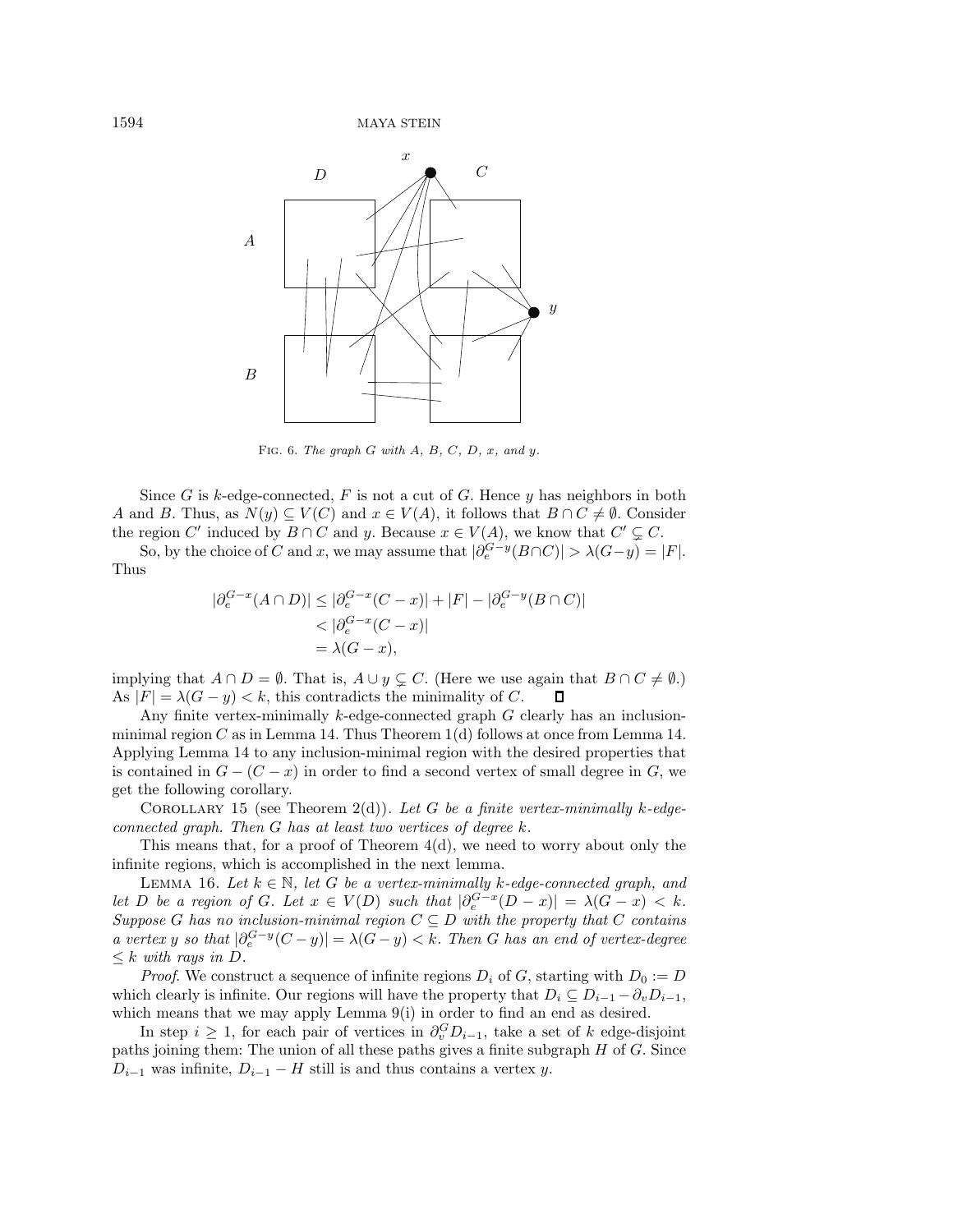Since G is vertex-minimally k-edge-connected,  $G - y$  has a cut of size less than k, which splits  $G - y$  into A and B, say, which we may assume to be connected. Say, A contains a vertex of  $\partial_v^G D_{i-1}$ . Then  $\partial_v^G D_{i-1} \subseteq V(A)$  (since  $y \notin V(H)$ ). Thus, as y has neighbors in both A and B (because G is k-connected), we obtain that  $B \subseteq D_{i-1}$ . Observe that  $D_i := B \cup y$  is infinite as otherwise it would contain an inclusion-minimal region C as prohibited in the statement of the lemma. Π

We finally prove Theorem  $4(d)$ .

*Proof of Theorem* 4(d). Let  $x \in V(G)$ , and let F be a cut of  $G - x$  with  $|F| =$  $\lambda(G - x) < k$ . Say, F splits  $G - x$  into  $A_1$  and  $A_2$ . For  $i = 1, 2$ , if  $A_i$  contains an inclusion-minimal region  $C$  such that  $C$  has a vertex  $y$  with the property that  $|\partial_e^{G-y}(C-y)| = \lambda(G-y) < k$ , we use Lemma 14 to find a vertex of degree at most k in  $C - y \subseteq A_i$ . On the other hand, if  $A_i$  does not contain such a region, we use Lemma 16 to find an end of the desired vertex-degree. П

### REFERENCES

- [1] B. BOLLOBÁS, *Extremal Graph Theory*, Academic Press, London, 1978.
- [2] B. BOLLOBÁS, D. L. GOLDSMITH, AND D. R. WOODALL, *Indestructive deletions of edges from graphs*, J. Comb. Theory, Ser. B, 30 (1981), pp. 263–275.
- [3] H. Bruhn and M. Stein, *On end degrees and infinite circuits in locally finite graphs*, *Combinatorica*, 27 (2007), pp. 269–291.
- [4] H. Bruhn and M. Stein, *Duality of ends*, Combin. Probab. Comput., 12 (2010), pp. 47–60.
- [5] M.-C. Cai, *The number of vertices of degree in a minimally-edge-connected graph*, J. Comb. Theory, Ser. B, 58 (1993), pp. 225–239.
- [6] G. Chartrand, A. Kaugars, and D. Lick, *Critically* n*-connected graphs*, Proc. Amer. Math. Soc., 32 (1972), pp. 63–68.
- [7] R. Diestel, *Graph Theory*, 4th ed., Grad. Texts in Math., Springer-Verlag, Berlin, 2010.
- [8] R. Diestel, *Locally finite graphs with ends: A topological approach*, preprint, Hamburger Beiträge zur Mathematik, Universitat Hamburg, Hamburg, Germany, 2009.
- [9] A. Frank, *Connectivity and network flows*, in Handbook of Combinatorics Vol. 1, J. Lemm, ed., Elsevier, Amsterdam, (1995), pp. 111–177.
- [10] H. FREUDENTHAL, Über die Enden topologischer Räume und Gruppen, Math. Z., 33 (1931), pp. 692–713.
- [11] R. HALIN, Über unendliche Wege in Graphen, Math. Ann., 157 (1964), pp. 125–137.
- [12] R. Halin, Uber die Maximalzahl fremder unendlicher Wege in Graphen, Math. Nachr., 30 ¨ (1965), pp. 63–85.
- [13] R. Halin, *A theorem on* n*-connected graphs*, J. Combin. Theory, 7 (1969), pp. 150–154.
- [14] R. Halin, *Unendliche minimale* n*-fach zusammenh¨angende Graphen*, Abh. Math. Sem. Univ. Hamburg, 36 (1971), pp. 75–88.
- [15] Y. O. Hamidoune, *On critically* k*-connected graphs*, Discrete Math., 32 (1980), pp. 257–262.
- [16] P. Hell and J. Nesetril, *Graphs and Homomorphisms*, Oxford University Press, Oxford, 2004.
- [17] D. R. Lick, *Minimally* n*-line connected graphs*, J. Reine Angew. Math., 252 (1972), pp. 178– 182.
- [18] W. Mader, *Eine Eigenschaft der Atome endlicher Graphen*, Arch. Math. (Basel), 22 (1971), pp. 333–336.
- [19] W. Mader, *Minimale n-fach kantenzusammenh¨angende Graphen*, Math. Ann., 191 (1971), pp. 21–28.
- [20] W. Mader, *Ecken vom Grad n in minimalen n-fach zusammenh¨angenden Graphen*, Arch. Math. (Basel), 23 (1972), pp. 219–224.
- [21] W. MADER, *Über minimale, unendliche n-fach zusammenhängende Graphen und ein Extremalproblem*, Arch. Math. (Basel), 23 (1972), pp. 553–560.
- [22] W. Mader, *Kantendisjunkte Wege in Graphen*, Monatsh. Math., 78 (1974), pp. 395–404.
- [23] W. Mader, *Kritisch* n*-fach kantenzusammenh¨angende Graphen*, J. Combin. Theory Ser. B, 40 (1986), pp. 152–158.